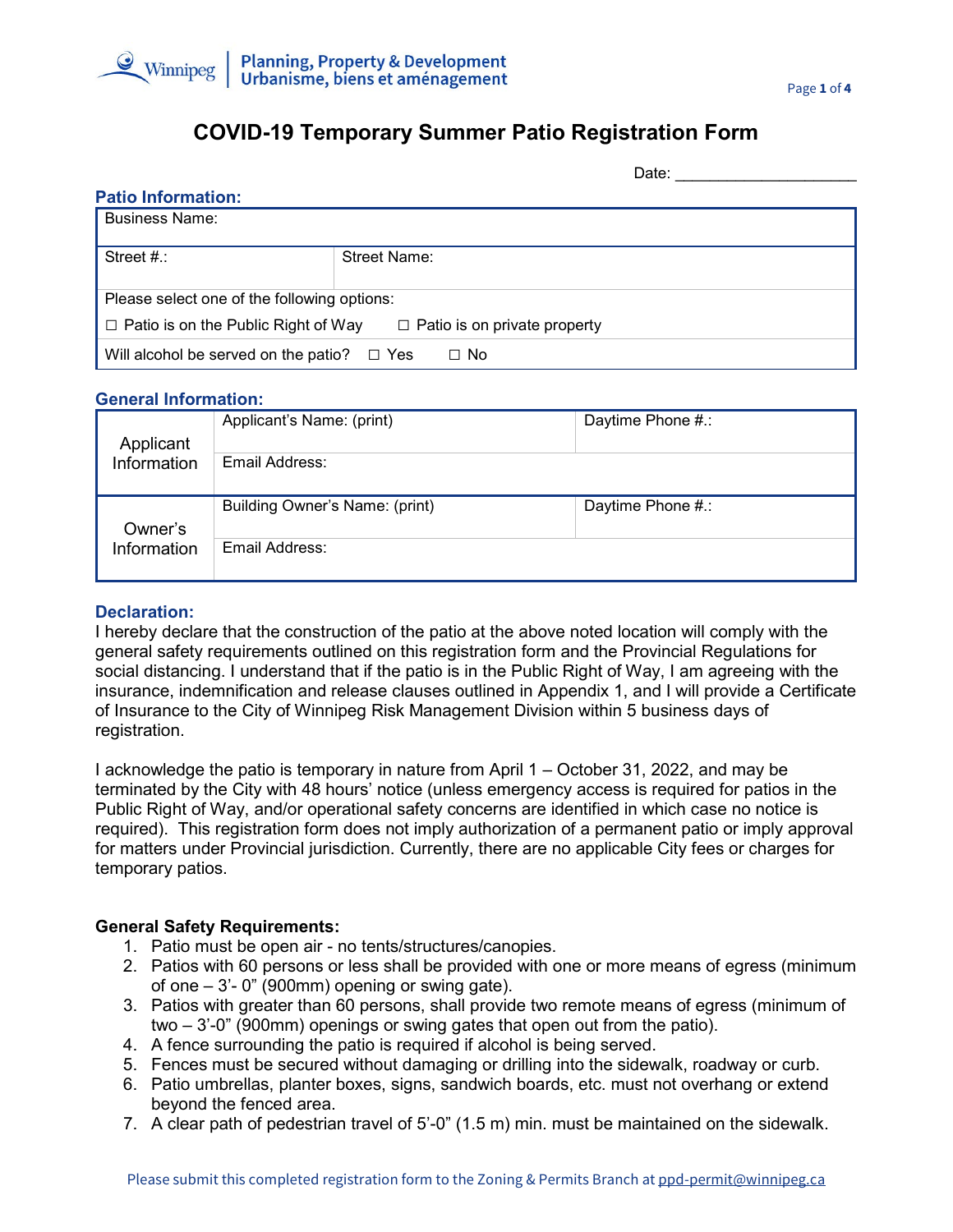

- 8. Patio must be 19'-8" (6 m) back from a bus stop if any.
- 9. Patio must not extend in front of adjacent tenant spaces.
- 10. There must be access to a fire extinguisher inside or outside the building, and 3'-3" (1 m) clearance for the fire department connection.
- 11. The organization of tables, seating and access must accommodate a wheelchair.
- 12. Fence and all furniture within the patio must be equal to or less than 3'-3" (1 m) in height. Should you wish to propose a taller fence height, please submit an elevation of the design, with dimensions for review and approval.
- 13. Business name and logo may appear on fencing, but other banners and signs are generally prohibited.
- 14. The size of patio should be limited as necessary to minimize disturbance where there are nearby residential dwellings. Sound levels are not to exceed 60d Ba.
- 15. All cooking must take place inside within the licensed area.
- 16. No open-air fires (bonfires, no solid fuel permitted) allowed within the patio, however enclosed gas radiant heaters can be used as per manufacturer's instructions.
- 17. The patio area shall be set back from the face of the curb by a minimum of 1'-8" (0.5m).
- 18. In an emergency maintenance/repair situation the patio elements will be removed by others to allow for the maintenance/repair activities. In a non-emergency maintenance/repair situation notice will be provided to the applicant to have the patio elements removed to allow for the maintenance/repair activities.
- 19. Continued use and maintenance of the temporary patio must be adhered to. Inactive use of patio must not exceed 30 days or registration is considered cancelled. If registration is cancelled, the patio must be removed within 5 business days, from the day of cancellation.

## **Additional Safety Requirements for Patios in the Right of Way:**

- 20. Patios are not permitted on two-lane roads.
- 21. Patios in the curb lane are only permitted in locations where parking is allowed at all times of day. Locations like Portage Avenue where parking is prohibited during peak periods are not permitted.
- 22. Patios cannot encroach into existing loading zones.
- 23. Patios cannot be located on streets with a speed limit over 50 km/h.
- 24. Patios cannot be within 29'-7" (9m) upstream of stop signs, traffic signals.
- 25. Patios cannot be within 9'-10" (3m) of an intersection.
- 26. A post with a hazard marker sign must be added to the outside corner of the patio facing oncoming traffic. The hazard marker sign (reference WA-36R from the Manual of Uniform Traffic Control Devices for Canada) should face traffic approaching the patio and be located on the post such that the bottom edge of the sign is no more than 3'-3" (1.0 m) above the boardwalk.
- 27. The side of the patio adjacent to traffic must end a minimum 3'-3" (1.0m) from the edge of the adjacent travel lane.
- 28. The top of the patio must be level with the top of the curb where pedestrians cross back and forth from the patio to the sidewalk/boulevard.
- 29. A fence with a height equal to 3'-3" (1.0m) must separate the patio from the roadway.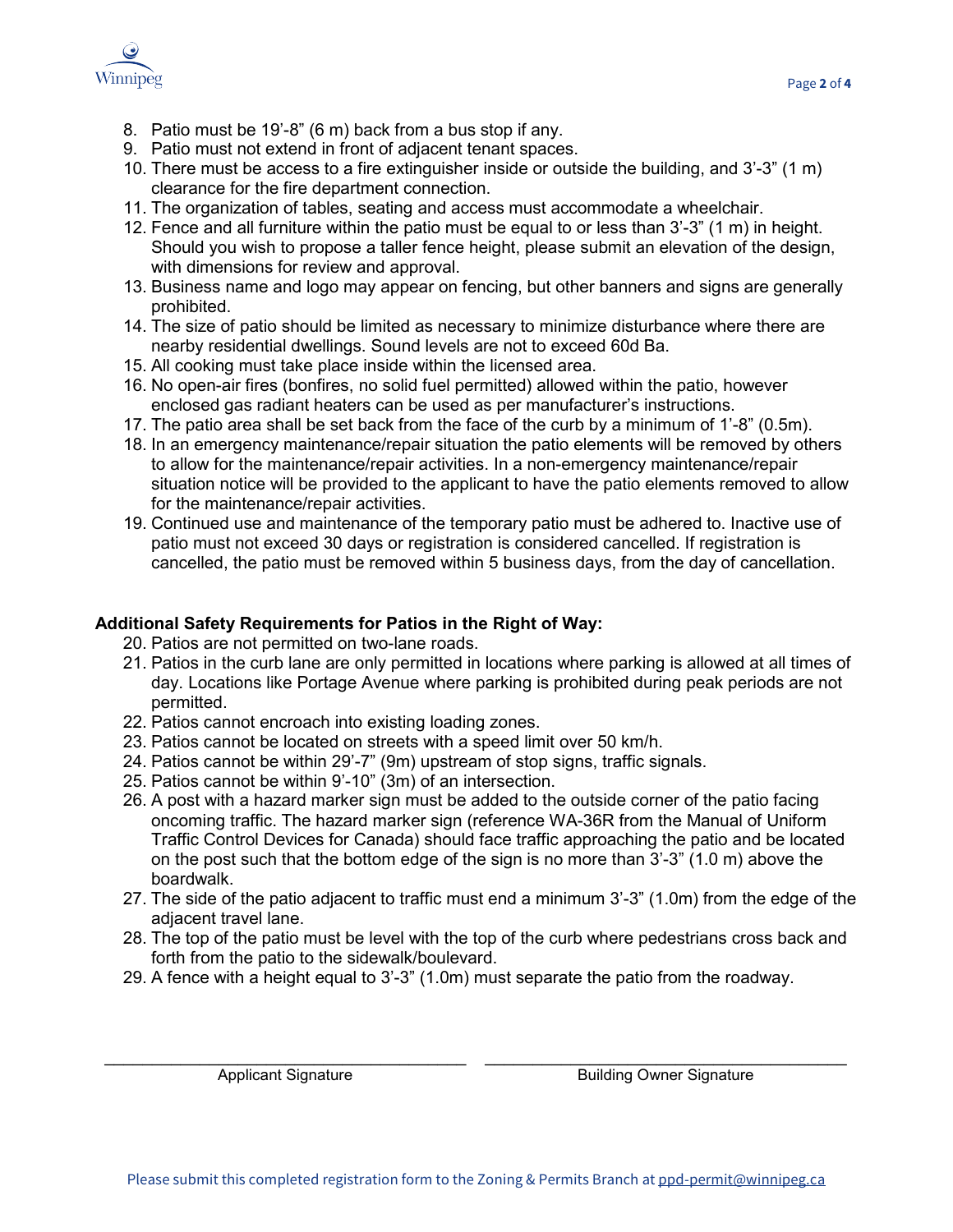

# **Appendix 1**

# **Section 1 Insurance**

#### **1 Insurance required**

- 1.01 The Grantee will obtain and maintain during the full term of this agreement a general liability policy of insurance which includes without limitation the following provisions:
	- (a) the City of Winnipeg to be added as an additional insured;
	- (b) the policy to contain a cross liability clause or severability of interest clause;
	- (c) minimum limits of \$2,000,000.00 all-inclusive, including bodily injury & property damage, contractual liability, host liquor liability and products and completed operations;
	- (d) provide for thirty (30) days prior written notice of cancellation; and
	- (e) shall not contain any special limitations on the scope of coverage afforded the City, its officers, officials, employees, agents or volunteers.

#### **1 Deductibles**

1.02 All applicable deductibles shall be borne by the Grantee and the Grantee shall pay all deductibles when same become due and payable.

#### **1 Certificates of insurance**

1.03 The Grantee shall file with the City an annual Certificate of Insurance at the following address:

Attention: Supervisor of Insurance **The City of Winnipeg** Risk Management Division 3rd Floor - 185 King Street Winnipeg, Manitoba, R3B 1J1

Email: insurance@winnipeg.ca